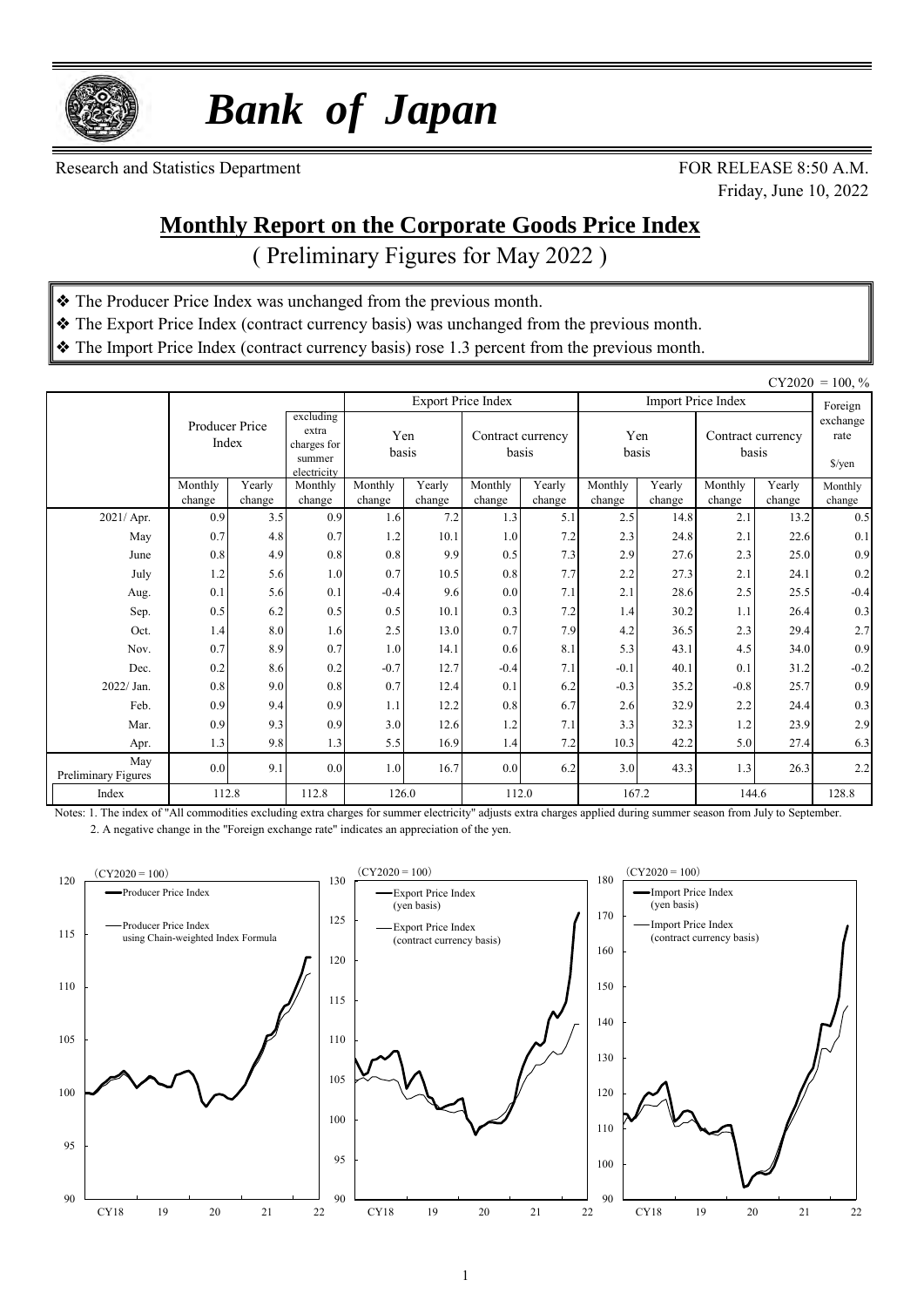#### (Commodities contributing to the monthly changes in May 2022)

| Producer Price Index                       |                           | Monthly change 0.0%                                                                           |  |  |  |
|--------------------------------------------|---------------------------|-----------------------------------------------------------------------------------------------|--|--|--|
| Groups                                     | Contribution<br>to change | Commodities                                                                                   |  |  |  |
| Chemicals and related products             | $0.10 \%$                 | Xylene, Polypropylene resins, Benzene                                                         |  |  |  |
| Electric power, gas and water              | 0.08%                     | Electricity, Gas supply                                                                       |  |  |  |
| Iron and steel                             | 0.07%                     | Light steel bars, Sections, Shearing and slitting steel products                              |  |  |  |
| Agriculture, forestry and fishery products | 0.06%                     | Pork, Chicken eggs, Dried laver                                                               |  |  |  |
| Transportation equipment                   | 0.04%                     | Chassis and body parts, Drive, transmission and steering parts, Suspension<br>and brake parts |  |  |  |
| Metal products                             | 0.04%                     | Steelworks, Metal packing and gaskets, Bolts and nuts                                         |  |  |  |
| Plastic products                           | 0.03%                     | Plastic films and sheets, Plastic hollow containers, Plastic bottles for drinks               |  |  |  |
| Lumber and wood products                   | 0.02%                     | Prefabricated wooden buildings and structural members for housing,<br>Millwork                |  |  |  |
| Other manufacturing industry products      | 0.02%                     | Leather footwear, Planograph printed matter, Jewelry                                          |  |  |  |
| Beverages and foods                        | 0.01%                     | Take-out dishes, Margarine, Starch                                                            |  |  |  |
| Petroleum and coal products                | $-0.42%$                  | Jet fuel oil, Gasoline, Gas oil                                                               |  |  |  |
| Nonferrous metals                          | $-0.05$ %                 | Copper, Plastic insulated copper wires, Rolled, hammered and stamped<br>precious metals       |  |  |  |
| Scrap and waste                            | $-0.04%$                  | Scrap iron, Copper and aluminum scrap                                                         |  |  |  |

| Export Price Index (contract currency basis)                   |                           | Monthly change 0.0%                                                                                                                              |  |  |  |
|----------------------------------------------------------------|---------------------------|--------------------------------------------------------------------------------------------------------------------------------------------------|--|--|--|
| Groups                                                         | Contribution<br>to change | Commodities                                                                                                                                      |  |  |  |
| Other primary products and manufactured goods                  | 0.23%                     | Gasoline, Gas oil, Jet fuel oil and kerosene                                                                                                     |  |  |  |
| Electric and electronic products                               | 0.03%                     | MOS integrated circuits (except MOS memory integrated circuits),<br>Transistors, Photoelectric converter devices                                 |  |  |  |
| Metals and related products                                    | $-0.16%$                  | Scrap iron, Unwrought gold, Copper scrap                                                                                                         |  |  |  |
| Transportation equipment                                       | $-0.13%$                  | Passenger motor cars, Forklift trucks and parts                                                                                                  |  |  |  |
| General purpose, production and business oriented<br>machinery | $-0.03$ %                 | Semiconductor manufacturing equipment (except flat panel and display<br>manufacturing equipment). Flat panel and display manufacturing equipment |  |  |  |

| Import Price Index (contract currency basis)                   |                           | Monthly change 1.3%                                                                 |  |  |  |  |
|----------------------------------------------------------------|---------------------------|-------------------------------------------------------------------------------------|--|--|--|--|
| Groups                                                         | Contribution<br>to change | Commodities                                                                         |  |  |  |  |
| Petroleum, coal and natural gas                                | $0.85\%$                  | Coal for coke making, Jet fuel oil, Coal for general use                            |  |  |  |  |
| Metals and related products                                    | 0.25%                     | Iron ores, Unwrought aluminum, Unwrought nickel                                     |  |  |  |  |
| Beverages and foods and agriculture products for food          | 0.08%                     | Feed and forage crops, Rape seeds, Frozen prepared foods                            |  |  |  |  |
| Lumber and wood products and forest products                   | 0.04%                     | Timber, Wood chips, Plywood                                                         |  |  |  |  |
| Chemicals and related products                                 | 0.03%                     | Perfume and flavor materials, Chemical fertilizer, Synthetic acidifiers             |  |  |  |  |
| Transportation equipment                                       | 0.02 %                    | Passenger motor cars, Motor vehicle parts                                           |  |  |  |  |
| Other primary products and manufactured goods                  | $0.02\%$                  | Bleached paper kraft pulp, Coated printing paper, Toys                              |  |  |  |  |
| General purpose, production and business oriented<br>machinery | 0.01%                     | Medical equipment, Agricultural machinery, Metal valves                             |  |  |  |  |
| <b>Textiles</b>                                                | 0.01%                     | Shirts and sweaters, etc., Women's or girls' outerwear, Men's or boys'<br>outerwear |  |  |  |  |
| Electric and electronic products                               | $-0.03$ %                 | Personal computers, Liquid crystal panel, Displays and terminal units               |  |  |  |  |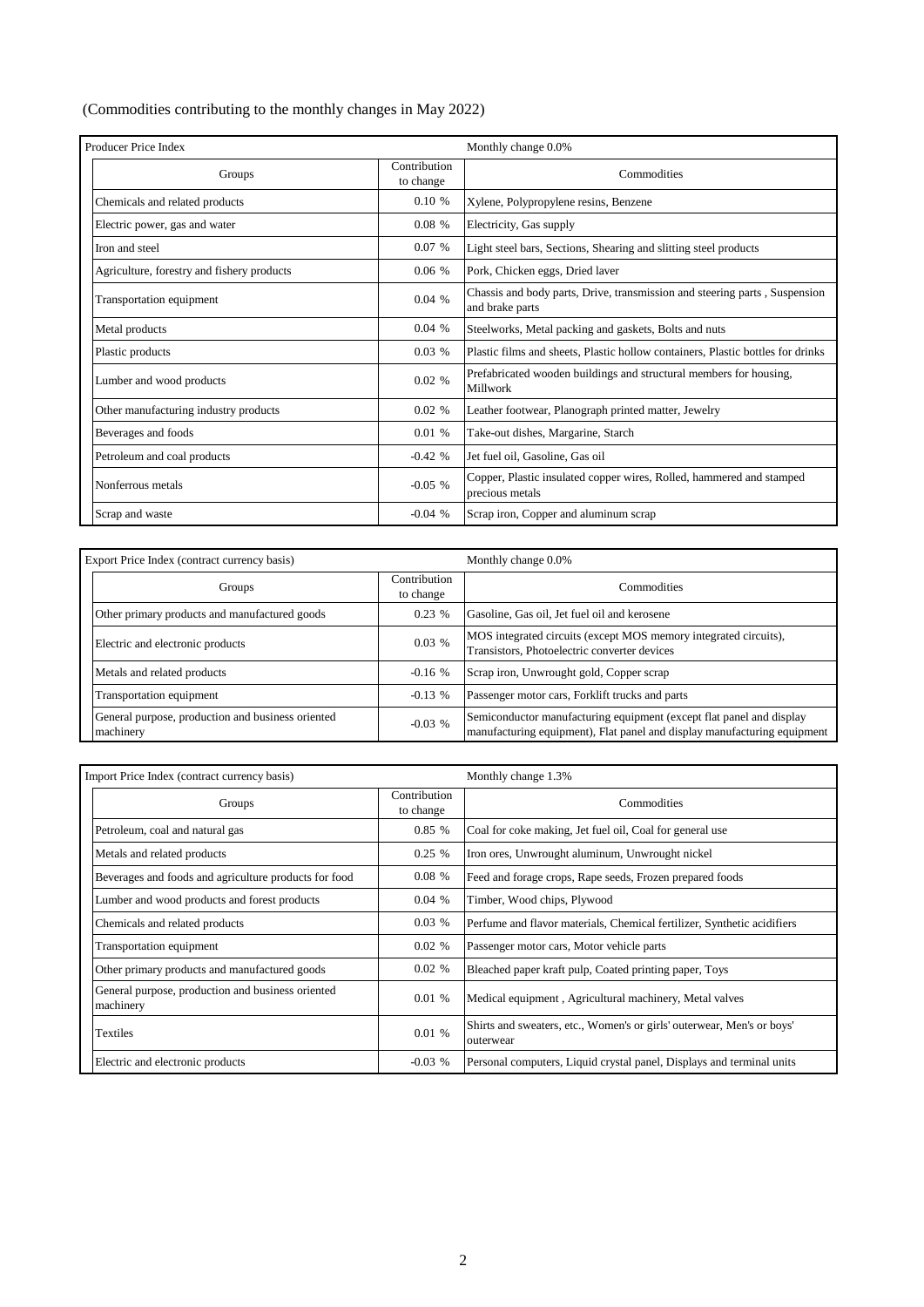## Producer Price Index ( Preliminary Figures for May 2022 )

 $CY2020 = 100, \%$ 

|                                                |         |       |                   | Monthly |                   |                  |                   |
|------------------------------------------------|---------|-------|-------------------|---------|-------------------|------------------|-------------------|
|                                                | Weight  | Index | Previous<br>month | change  | Previous<br>month | Yearly<br>change | Previous<br>month |
| All commodities                                | 1,000.0 | 112.8 | 112.8             | 0.0     | 1.3               | 9.1              | 9.8               |
| excluding extra charges for summer electricity | 1,000.0 | 112.8 | 112.8             | 0.0     | 1.3               | 9.1              | 9.8               |
| Beverages and foods                            | 144.6   | 105.9 | 105.8             | 0.1     | 0.8               | 4.6              | 4.1               |
| Textile products                               | 9.4     | 105.3 | 103.9             | 1.3     | 0.9               | 4.3              | 2.3               |
| Lumber and wood products                       | 9.6     | 174.7 | 172.3             | 1.4     | 1.2               | 56.1             | 63.3              |
| Pulp, paper and related products               | 28.8    | 104.6 | 104.2             | 0.4     | 1.7               | 4.9              | 4.4               |
| Chemicals and related products                 | 86.1    | 114.5 | 113.2             | 1.1     | $-0.3$            | 9.4              | 8.7               |
| Petroleum and coal products                    | 52.8    | 150.3 | 159.2             | $-5.6$  | 4.8               | 21.6             | 30.7              |
| Plastic products                               | 41.0    | 105.7 | 105.0             | 0.7     | 0.6               | 6.6              | 6.2               |
| Ceramic, stone and clay products               | 23.4    | 104.3 | 104.0             | 0.3     | 1.2               | 3.9              | 3.5               |
| Iron and steel                                 | 50.6    | 140.3 | 138.6             | 1.2     | 3.5               | 29.8             | 30.5              |
| Nonferrous metals                              | 26.7    | 153.5 | 155.7             | -1.4    | 4.5               | 16.6             | 24.6              |
| Metal products                                 | 43.7    | 109.4 | 108.4             | 0.9     | 0.9               | 9.5              | 8.3               |
| General purpose machinery                      | 33.3    | 102.2 | 101.9             | 0.3     | 0.5               | 2.1              | 1.9               |
| Production machinery                           | 45.8    | 102.5 | 102.4             | 0.1     | $-0.6$            | 2.3              | 2.1               |
| Business oriented machinery                    | 14.9    | 101.1 | 101.0             | 0.1     | $-0.2$            | 0.7              | $0.5\,$           |
| Electronic components and devices              | 19.3    | 102.7 | 103.0             | $-0.3$  | 0.4               | 1.8              | 2.4               |
| Electrical machinery and equipment             | 50.0    | 102.1 | 101.9             | 0.2     | 0.9               | 2.8              | 2.3               |
| Information and communications equipment       | 18.2    | 100.5 | 100.1             | 0.4     | 0.1               | 1.4              | $1.8\,$           |
| Transportation equipment                       | 150.9   | 102.2 | 101.9             | 0.3     | 0.3               | 2.5              | $2.2\,$           |
| Other manufacturing industry products          | 43.2    | 103.1 | 102.6             | 0.5     | 0.5               | 3.0              | $2.8\,$           |
| Agriculture, forestry and fishery products     | 40.3    | 98.6  | 96.9              | 1.8     | 1.5               | $-3.3$           | $-5.3$            |
| Minerals                                       | 3.7     | 122.1 | 122.1             | 0.0     | $2.0\,$           | 21.0             | 22.3              |
| Electric power, gas and water                  | 58.4    | 125.4 | 123.8             | 1.3     | 2.1               | 28.6             | 30.5              |
| Scrap and waste                                | 5.3     | 209.4 | 218.8             | $-4.3$  | 5.9               | 26.8             | 46.1              |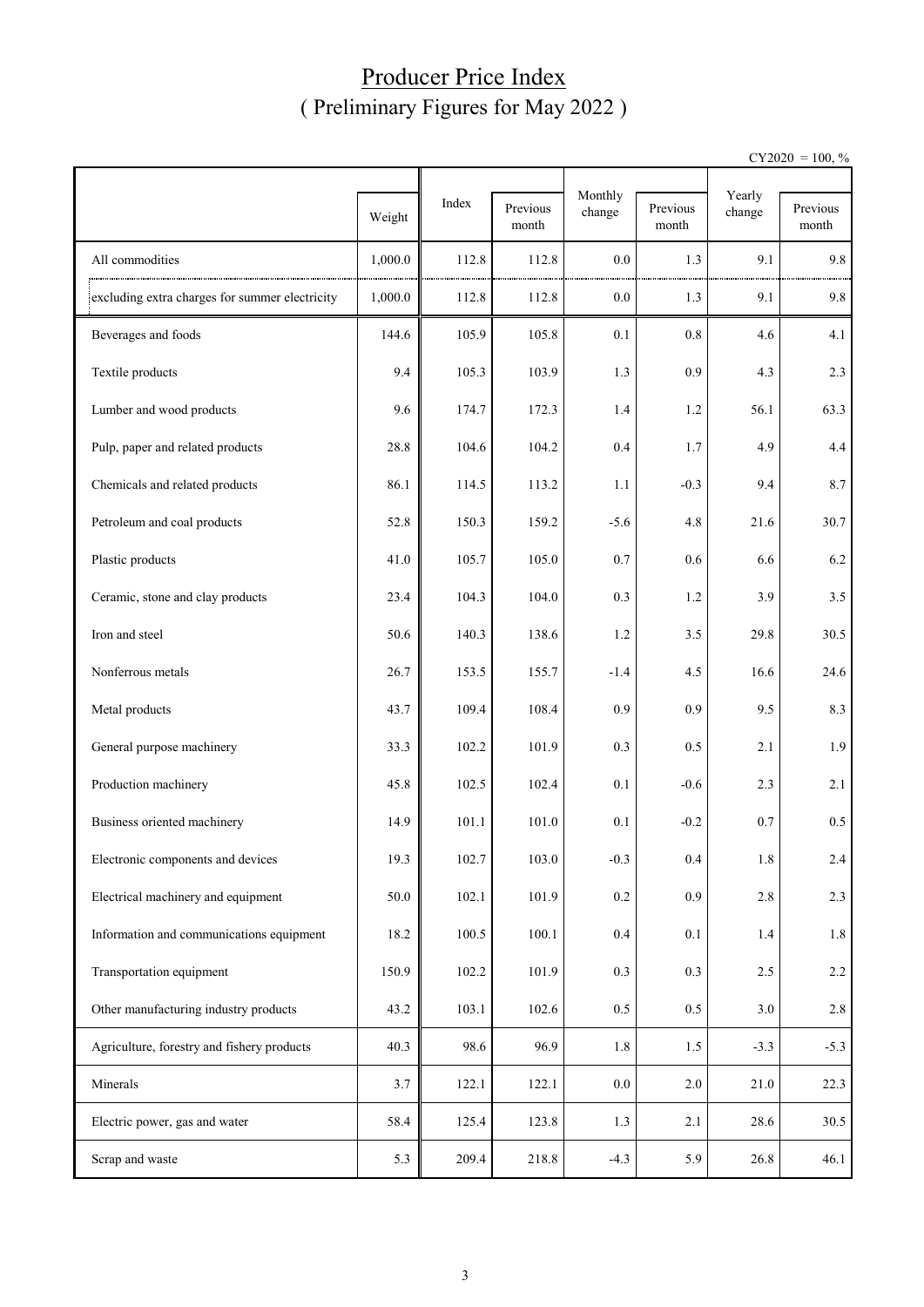# Export Price Index ( Preliminary Figures for May 2022 )

 $CY2020 = 100, \%$ 

|                                                                |         |              | Index             |              | Monthly change    |                               | Yearly change |                   |                               |  |
|----------------------------------------------------------------|---------|--------------|-------------------|--------------|-------------------|-------------------------------|---------------|-------------------|-------------------------------|--|
|                                                                | Weight  | Yen<br>basis | Previous<br>month | Yen<br>basis | Previous<br>month | Contract<br>currency<br>basis | Yen<br>basis  | Previous<br>month | Contract<br>currency<br>basis |  |
| All commodities                                                | 1,000.0 | 126.0        | 124.7             | 1.0          | 5.5               | $0.0\,$                       | 16.7          | 16.9              | 6.2                           |  |
| Textiles                                                       | 9.2     | 114.8        | 113.0             | 1.6          | 3.9               | 0.8                           | 12.8          | 11.4              | 2.2                           |  |
| Chemicals and related products                                 | 117.5   | 145.0        | 142.8             | 1.5          | 7.9               | $0.0\,$                       | 23.6          | 22.5              | 10.3                          |  |
| Metals and related products                                    | 103.5   | 166.6        | 165.2             | 0.8          | 6.9               | $-1.2$                        | 24.9          | 30.8              | 9.2                           |  |
| General purpose, production and<br>business oriented machinery | 196.5   | 110.6        | 110.2             | 0.4          | 3.3               | $-0.2$                        | 7.3           | 8.8               | 1.8                           |  |
| Electric and electronic products                               | 210.2   | 114.0        | 112.5             | 1.3          | 4.7               | 0.2                           | 14.5          | 12.8              | 4.2                           |  |
| Transportation equipment                                       | 269.9   | 114.6        | 114.5             | 0.1          | 3.5               | $-0.6$                        | 9.9           | 10.3              | 0.7                           |  |
| Other primary products and<br>manufactured goods               | 93.2    | 150.6        | 145.3             | 3.6          | 10.2              | 2.1                           | 38.9          | 34.4              | 23.8                          |  |

# Import Price Index ( Preliminary Figures for May 2022 )

 $CY2020 = 100, \%$ 

|                                                                |         |              | Index             | Monthly change<br>Yearly change |                   |                               |              |                   |                               |
|----------------------------------------------------------------|---------|--------------|-------------------|---------------------------------|-------------------|-------------------------------|--------------|-------------------|-------------------------------|
|                                                                | Weight  | Yen<br>basis | Previous<br>month | Yen<br>basis                    | Previous<br>month | Contract<br>currency<br>basis | Yen<br>basis | Previous<br>month | Contract<br>currency<br>basis |
| All commodities                                                | 1,000.0 | 167.2        | 162.3             | 3.0                             | 10.3              | 1.3                           | 43.3         | 42.2              | 26.3                          |
| Beverages and foods and<br>agriculture products for food       | 85.1    | 149.2        | 145.7             | 2.4                             | 6.4               | 1.2                           | 29.1         | 29.6              | 16.3                          |
| Textiles                                                       | 58.6    | 114.4        | 113.1             | 1.1                             | 2.7               | 0.4                           | 12.7         | 11.4              | 5.4                           |
| Metals and related products                                    | 101.6   | 174.7        | 167.5             | 4.3                             | 5.9               | 2.4                           | 20.0         | 26.0              | 4.0                           |
| Lumber and wood products and<br>forest products                | 16.6    | 189.2        | 182.3             | 3.8                             | 5.5               | 2.2                           | 58.7         | 61.8              | 39.3                          |
| Petroleum, coal and natural gas                                | 213.6   | 297.3        | 284.3             | 4.6                             | 20.5              | 2.3                           | 121.7        | 113.9             | 89.0                          |
| Chemicals and related products                                 | 108.4   | 120.4        | 119.0             | 1.2                             | 5.4               | 0.3                           | 13.5         | 13.1              | 6.2                           |
| General purpose, production and<br>business oriented machinery | 75.9    | 117.1        | 115.6             | 1.3                             | 3.2               | 0.3                           | 14.1         | 13.2              | 5.3                           |
| Electric and electronic products                               | 206.7   | 122.6        | 120.9             | 1.4                             | 4.8               | $-0.2$                        | 16.7         | 17.6              | 3.3                           |
| Transportation equipment                                       | 51.2    | 115.4        | 113.9             | 1.3                             | 3.3               | 0.5                           | 11.5         | 10.6              | 4.1                           |
| Other primary products and<br>manufactured goods               | 82.3    | 123.8        | 121.7             | 1.7                             | 5.2               | 0.3                           | 10.6         | 9.3               | $-1.3$                        |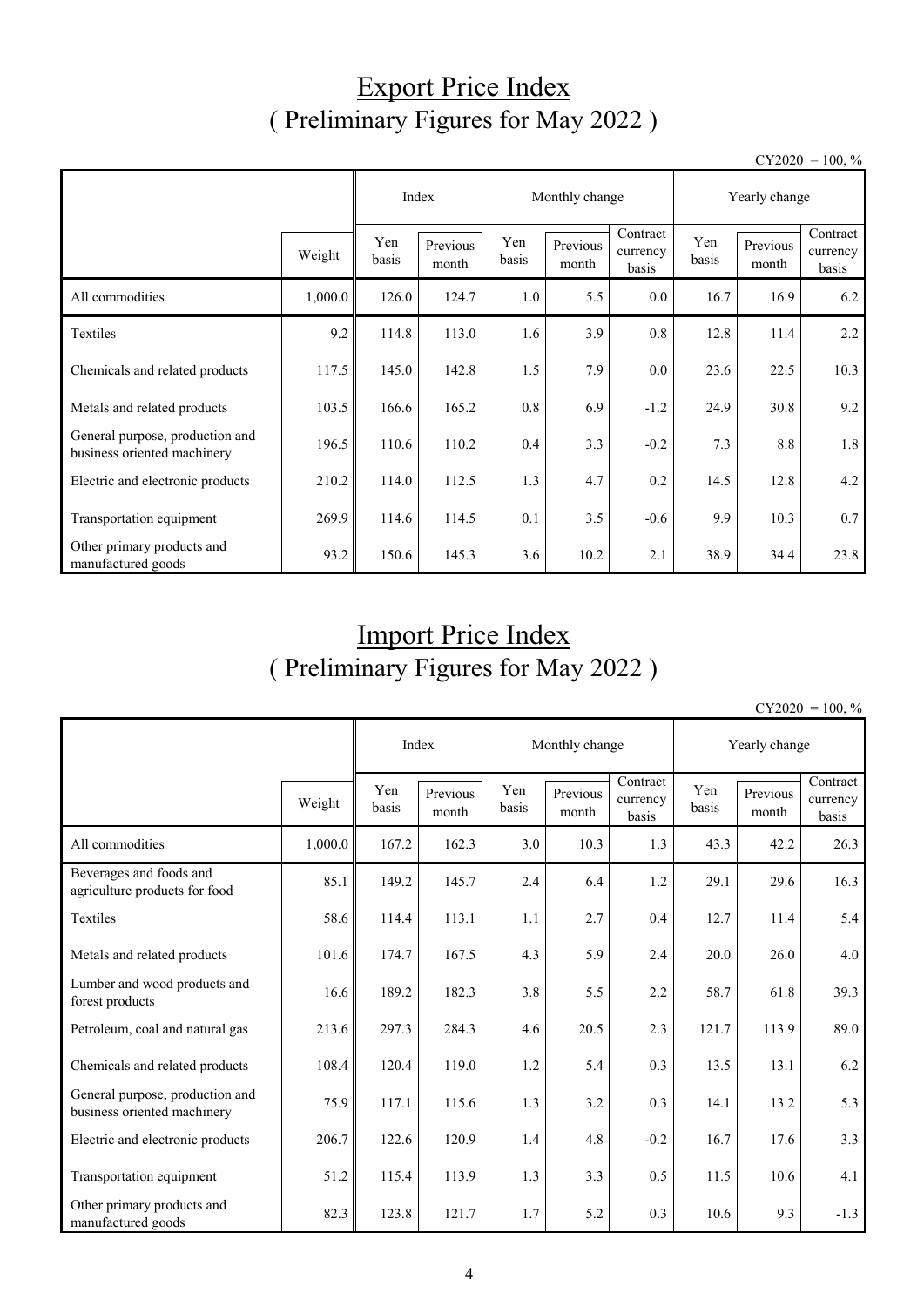# Producer Price Index using Chain-weighted Index Formula ( Preliminary Figures for May 2022 )

 $CY2020 = 100, \%$ 

|                                                | Weight  | Index | Monthly<br>change | Previous<br>month | Yearly<br>change | Previous<br>month |
|------------------------------------------------|---------|-------|-------------------|-------------------|------------------|-------------------|
| All commodities                                | 1,000.0 | 111.3 | 0.2               | 0.9               | 8.1              | 8.5               |
| excluding extra charges for summer electricity | 1,000.0 | 111.3 | 0.2               | 0.9               | $8.1\,$          | 8.5               |
| Beverages and foods                            | 148.2   | 105.6 | 0.1               | 0.7               | 4.3              | 3.7               |
| Textile products                               | 9.3     | 104.9 | 1.1               | 0.9               | 4.0              | 2.5               |
| Lumber and wood products                       | 9.5     | 172.4 | 1.7               | 1.5               | 54.8             | 61.1              |
| Pulp, paper and related products               | 29.3    | 104.5 | 0.4               | 1.7               | 4.8              | 4.3               |
| Chemicals and related products                 | 86.9    | 111.0 | 0.8               | $-1.3$            | 6.6              | 6.4               |
| Petroleum and coal products                    | 46.9    | 147.5 | $-5.0$            | 3.1               | 19.9             | 28.1              |
| Plastic products                               | 41.8    | 105.8 | 0.7               | 0.5               | 6.5              | 6.2               |
| Ceramic, stone and clay products               | 23.4    | 104.2 | 0.3               | 1.2               | 3.8              | 3.4               |
| Iron and steel                                 | 48.5    | 139.4 | 1.2               | 3.5               | 29.3             | 30.0              |
| Nonferrous metals                              | 25.8    | 151.5 | $-1.4$            | 4.3               | 16.0             | 23.8              |
| Metal products                                 | 44.9    | 108.9 | 0.7               | 0.9               | 9.1              | 8.1               |
| General purpose machinery                      | 32.8    | 102.1 | 0.2               | 0.6               | 2.0              | 2.0               |
| Production machinery                           | 45.2    | 102.2 | 0.2               | $-0.6$            | 2.4              | 1.9               |
| Business oriented machinery                    | 15.5    | 101.0 | 0.0               | $-0.2$            | 0.6              | $0.5\,$           |
| Electronic components and devices              | 19.9    | 102.5 | $-0.2$            | 0.3               | 1.7              | 2.3               |
| Electrical machinery and equipment             | 51.6    | 101.9 | 0.2               | 0.9               | 2.6              | 2.1               |
| Information and communications equipment       | 18.3    | 100.3 | 0.4               | 0.0               | 1.4              | 1.7               |
| Transportation equipment                       | 148.8   | 101.9 | $0.3\,$           | 0.2               | $2.3\,$          | 2.0               |
| Other manufacturing industry products          | 43.5    | 102.9 | $0.4\,$           | 0.6               | 2.8              | $2.8\,$           |
| Agriculture, forestry and fishery products     | 42.8    | 98.0  | 1.8               | 1.4               | $-3.6$           | $-5.5$            |
| Minerals                                       | 3.6     | 121.7 | $0.0\,$           | 1.9               | 20.0             | 21.5              |
| Electric power, gas and water                  | 58.4    | 125.1 | 1.3               | 1.8               | 28.2             | 30.0              |
| Scrap and waste                                | 5.1     | 201.4 | $-3.7$            | 5.1               | 24.4             | 40.8              |

Note: The indexes are based on the year 2020 weights.